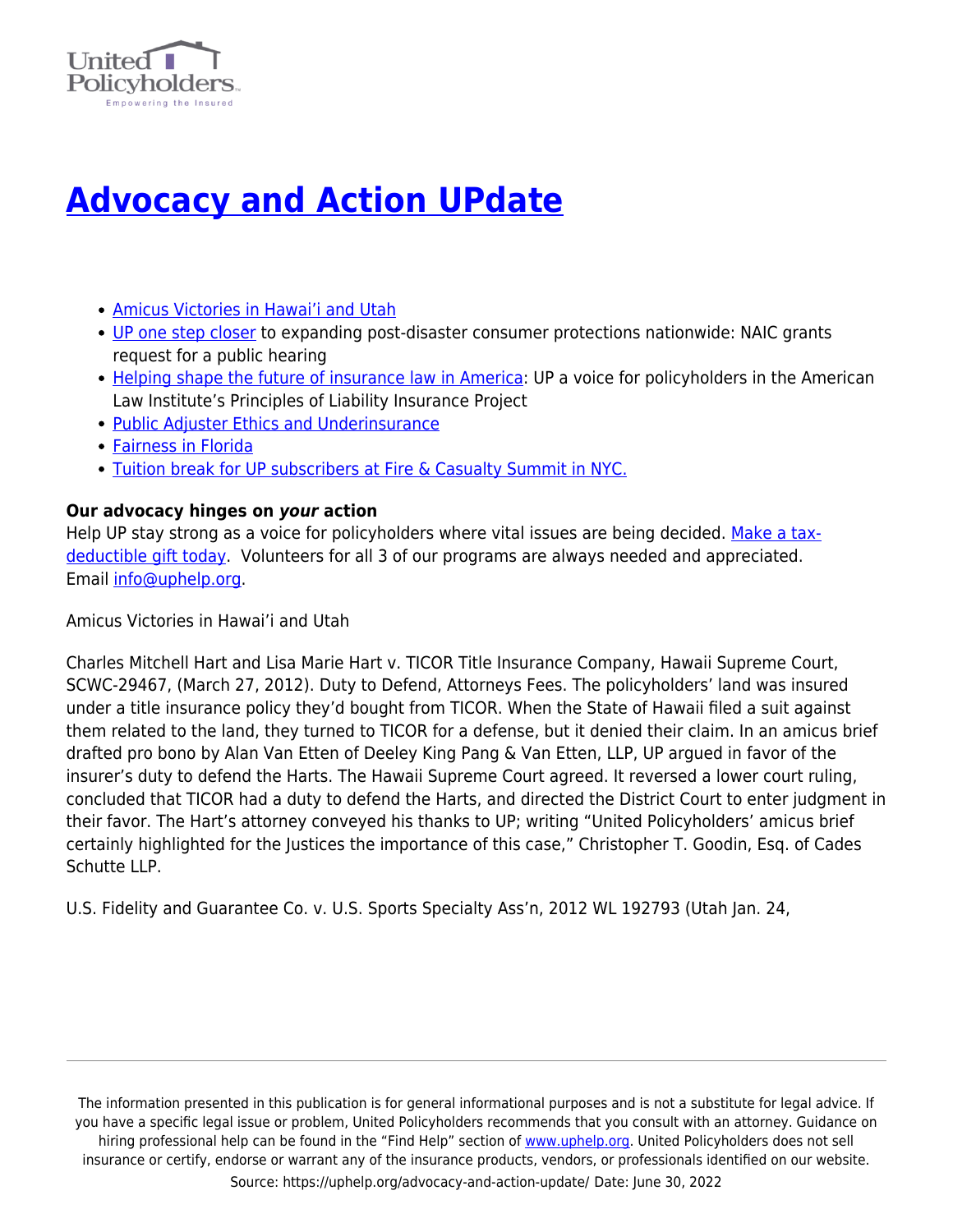

2012). Recoupment, Duty to Settle. In this case an insurer went after its insured to recoup monies it had paid (over policy limits) as part of a settlement. UP argued that because the insurer had initiated the settlement and because there was no right of restitution expressly stated in the policy, it could not recoup. In a significant opinion favorable to policyholders, the Utah Supreme Court agreed. UP's brief was written pro bono by William G. Passannante, Esq. of Anderson Kill & Olick, PC. and Marc Ladd, Esq.

<span id="page-1-0"></span>UP one step closer to expanding post-disaster consumer protections nationwide: NAIC grants request for a public hearing

When unreasonable claim delays and gaps in coverage arose after disasters in Louisiana, Arizona, California, Texas, Florida and Colorado – United Policyholders led efforts to pass new laws to better protect consumers. For many years, UP staff and volunteers have been testifying before lawmakers and calling for specific reforms. We've been successful in enacting reforms in some states, but much remains to be done. Under the leadership of Property Casualty Committee Chair Mike Chaney(Mississippi), the National Association of Insurance Commissioners voted last month to grant UP's request and hold a public [hearing](http://insurancenewsnet.com/article.aspx?id=333152) on creating national guidelines for improved processing and payment of disaster claims.

UP is pushing for reforms that include a mandated minimum of 24 months of temporary rent coverage, reduced paperwork burdens, fair depreciation, extended deadlines for repairing and replacing to collect full replacement benefits and greater flexibility in relocating.

<span id="page-1-1"></span>Helping shape the future of insurance law in America: UP a voice for policyholders in the American Law Institute's Principles of Liability Insurance Project UP Executive Director Amy Bach is honored to be serving on a [distinguished panel of insurance law experts](http://ali.org/index.cfm?fuseaction=projects.members&projectid=23) advising Professors Tom Baker and Kyle Logue in updating and publishing an ALI Principles of Liability Insurance manual. The panel includes state and federal judges, professors, in-house counsel and practitioners from the plaintiff and defense sides of the bar. Three chapters are in the editing stages. In addition to the other policyholder attorneys serving on the Advisory Panel, UP advisers are assisting in this work including former Arizona Supreme Court JusticeStanley Feldman, Reed Smith attorneys John Ellison and Tim Law, and Demian Oksenendler of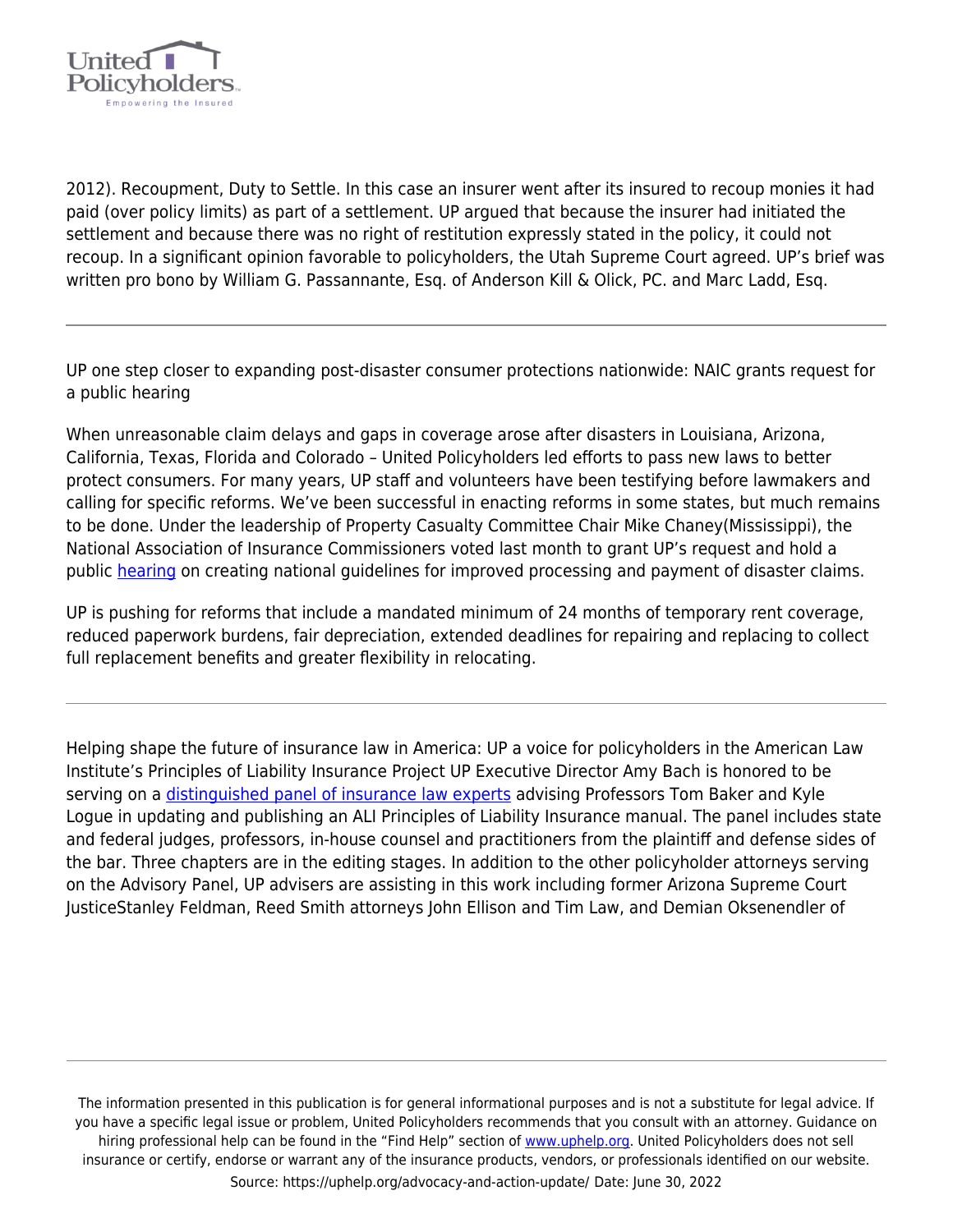

Mannion & Lowe.

<span id="page-2-0"></span>Public Adjuster Ethics and Underinsurance

Speakers Bach, Bill Rake and Jack Eskridge

Executive Director Bach presented a continuing education course titled "Expertise and Ethics When Representing Underinsured Clients" and moderated a discussion panel during a recent First Party Claims Conference in Marina Del Rey hosted by NAPIA and CAPIA. The panelists included Bill Rake, SPPA, (Greenspan/AI) and attorney Jack Eskridge (Gumbiner and Eskridge, LLP). A lively audience participation discussion explored how public adjusters can help an underinsured policyholder recover fully for losses without engaging in the unauthorized practice of law.

## <span id="page-2-1"></span>Fairness in Florida

Thanks to a "heads up" from Merlin Law Group attorney Chip Merlin, UP recently submitted comments to the Florida Department of Financial Services in opposition to proposed amendments that will weaken consumer protections related to "independent" adjusters (who are hired by insurers who outsource claim handling).

<span id="page-2-2"></span>Tuition break for UP subscribers at Fire & Casualty Summit in NYC.UP subscribers get \$200 off the registration fee for the April 26-27, [2012 Fire & Casualty Claims and Litigation conference](http://americanconference.com/fireCasualty/overview) in New York City. "Gain key strategies and updates from top in-house counsel, outside counsel, claim specialists, risk managers, and cause and origin experts". The discount code is UP200.

## **PLEASE NOTE**

United Policyholders is an independent not-for-profit resource. UP does not sell or profit from sale of